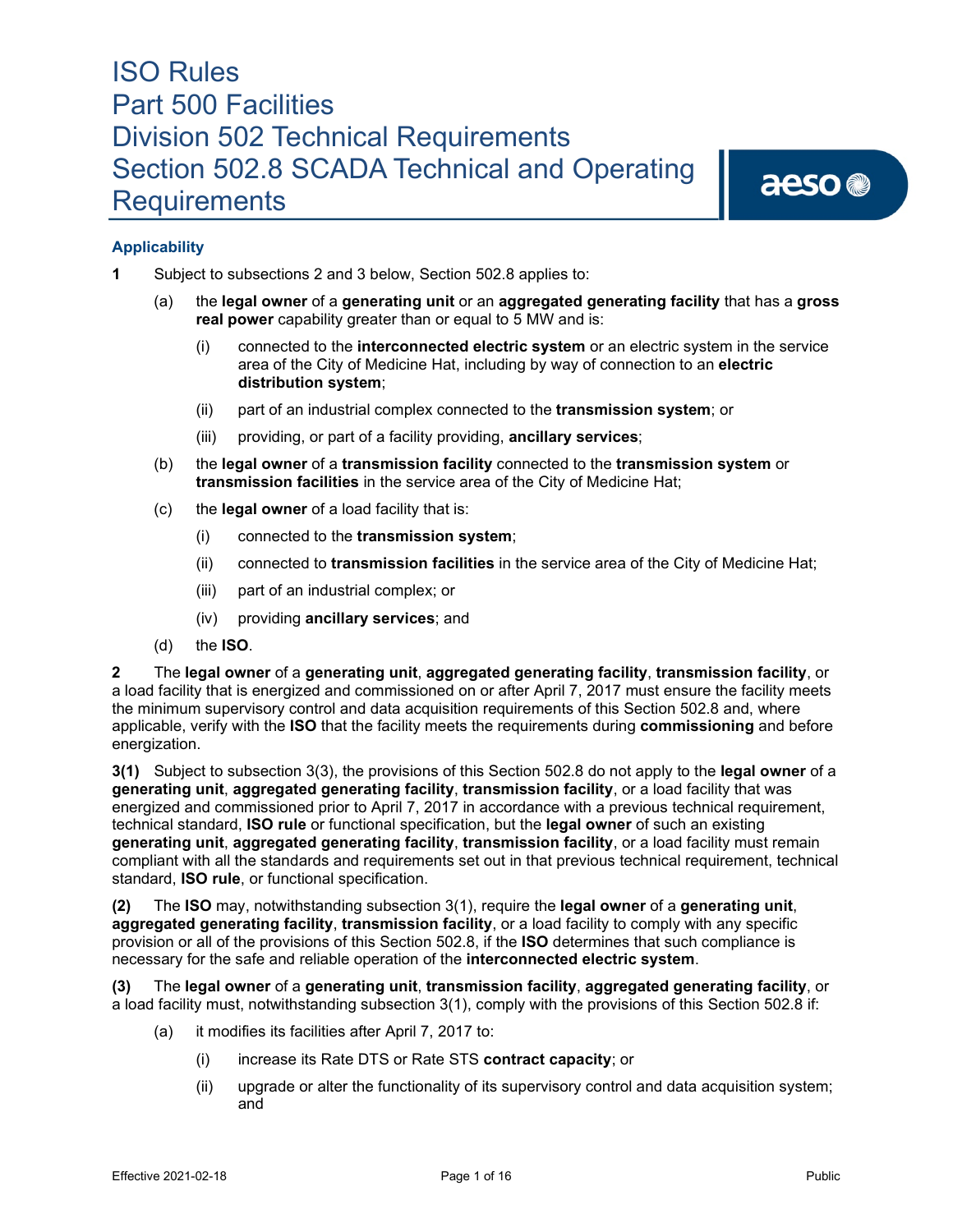aeso<sup>®</sup>

(b) the **ISO** determines that such compliance is necessary for safe and reliable operation of the **interconnected electric system**.

#### **Functional Specification**

**4** The **ISO** must, in accordance and generally consistent with this Section 502.8, approve a written functional specification containing details, work requirements, and specifications for the design, construction, and operation of a supervisory control and data acquisition system for the facility.

### **Supervisory Control and Data Acquisition Data Requirements**

**5(1)** The **legal owner** of a synchronous **generating unit** must provide the supervisory control and data acquisition data requirements set out in Appendix 1, *Supervisory Control and Data Acquisition Data Requirements for Synchronous Generating Units*.

**(2)** The **legal owner** of a wind or solar **aggregated generating facility** must meet the supervisory control and data acquisition data requirements set out in Appendix 2, *Supervisory Control and Data Acquisition Data Requirements for Wind or Solar Aggregated Generating Facilities*.

**(3)** The **legal owner** of a **generating unit** that is part of an industrial complex and the **legal owner** of a load facility must meet the supervisory control and data acquisition data requirements set out in Appendix 3, *Supervisory Control and Data Acquisition Data Requirements for Industrial Complexes and Load Facilities*.

**(4)** The **legal owner** of a **transmission facility** must meet the supervisory control and data acquisition data requirements set out in Appendix 4, *Supervisory Control and Data Acquisition Data Requirements for Transmission Facilities*, if at least one of the following criteria is met:

- (a) the substation contains 2 or more buses operated at nominal voltage greater than 60 kV;
- (b) the substation contains one or more buses operated at a nominal voltage greater than 200 kV;
- (c) the substation contains a capacitor bank, reactor, static VAr compensator or synchronous condenser rated greater than or equal to 5 MVAr;
- (d) the substation connects 3 or more transmission lines operated at a nominal voltage greater than 60 kV;
- (e) the substation supplies local site load, with normally energized site load equipment rated greater than or equal to 5 MVA that are offered for **ancillary services** or are included in **remedial action schemes**;
- (f) the substation supplies local site load with normally energized site load equipment rated greater than or equal to 10 MVA;
- (g) the substation supplies **supplemental reserve** load greater than or equal to 5 MVA; or
- (h) the substation supplies system load that is part of a **remedial action scheme**.

**(5)** The **legal owner** of a **generating unit**, an **aggregated generating facility**, or a load facility must, if they provide **ancillary services**, meet the supervisory control and data acquisition data requirements for **ancillary services** set out in Appendix 5, *Supervisory Control and Data Acquisition Data Requirements for Ancillary Services*.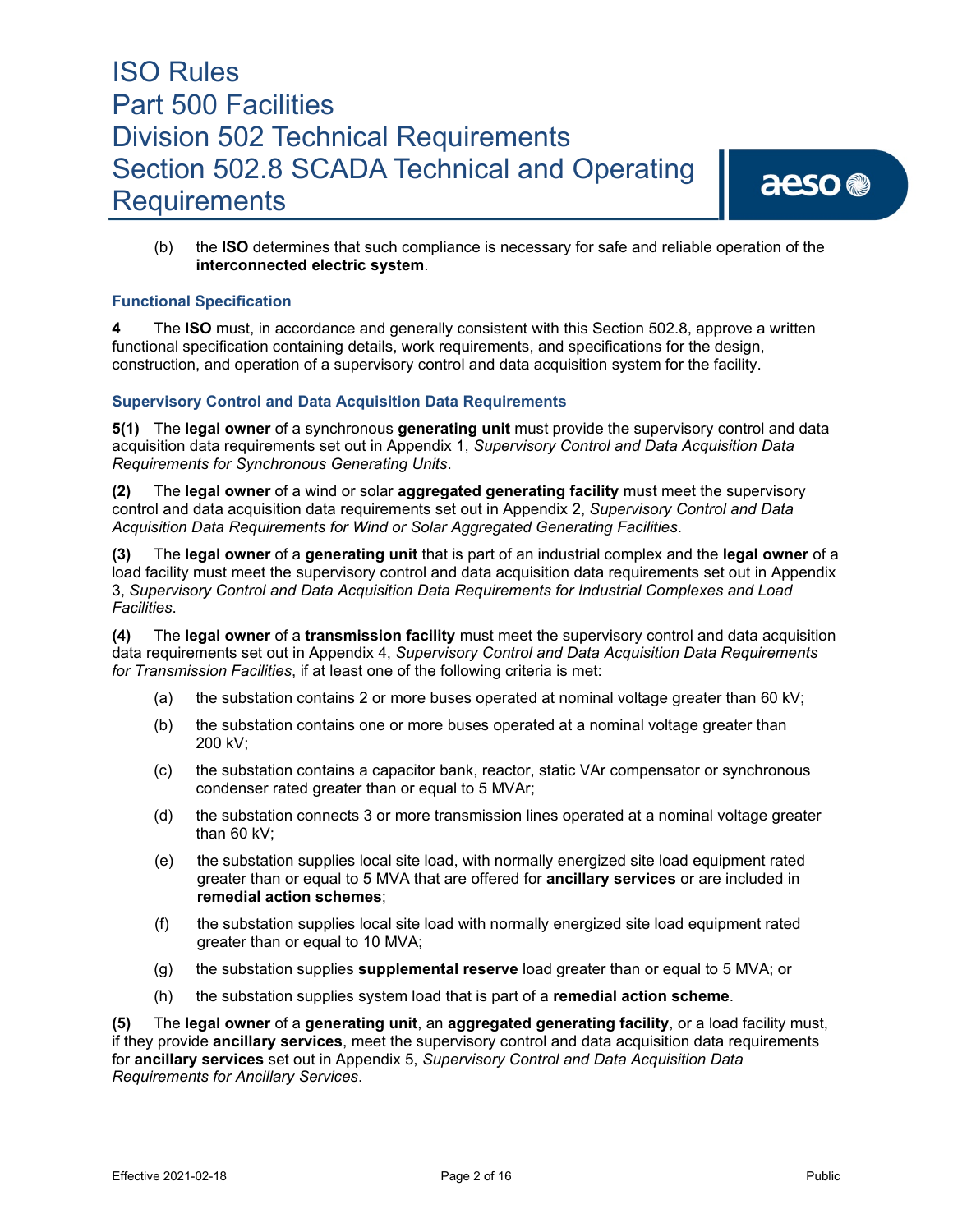# aeso<sup>®</sup>

- **(6)** The **ISO** must meet the supervisory control and data acquisition data requirements set out in:
	- (i) Appendix 2, *Supervisory Control and Data Acquisition Data Requirements for Wind or Solar Aggregated Generating Facilities*; and
	- (ii) Appendix 5, *Supervisory Control and Data Acquisition Data Requirements for Ancillary Services*.

#### **Separate Meters**

**6** A **legal owner** must gather supervisory control and data acquisition data using a device that is independent from a revenue meter.

#### **Supervisory Control and Data Acquisition Data General Requirements**

**7(1)** The **ISO** must initiate all supervisory control and data acquisition communications with a **legal owner**'s equipment directly connected to the **ISO**'s equipment to acquire supervisory control and data acquisition data from a **legal owner.**

**(2)** The **ISO** must configure the **ISO**'s communications device to be the "master" device.

**(3)** A **legal owner** must configure its communication device to be the "subordinate" device using the appropriate addressing the **ISO** assigns.

**(4)** The **legal owner** must configure the supervisory control and data acquisition data so that each data falls within the allowable deadbands for the measurement types specified in Table 1 when using reportby-exception polls with the **ISO**.

| <b>Measurement Type</b> | <b>Equipment Normal Rating Range</b> | <b>Allowable Deadband</b> |
|-------------------------|--------------------------------------|---------------------------|
| <b>Real power</b>       | 0 to 200 MW                          | $0.5$ MW                  |
|                         | Greater than 200 MW                  | 1.0 MW                    |
| <b>Reactive power</b>   | 0 to 200 MVAr                        | 0.5 MVAr                  |
|                         | Greater than 200 MVAr                | 1.0 MVAr                  |
| Voltage                 | 0 to 20 kV                           | $0.1$ kV                  |
|                         | Greater than 20 kV                   | $0.5$ kV                  |

| Table 1                                            |  |
|----------------------------------------------------|--|
| Allowable Deadband Requirement by Measurement Type |  |

**(5)** A **legal owner** must, if it is providing analog values to the **ISO**, provide those values with the following minimum accuracy and resolution as specified in Table 2.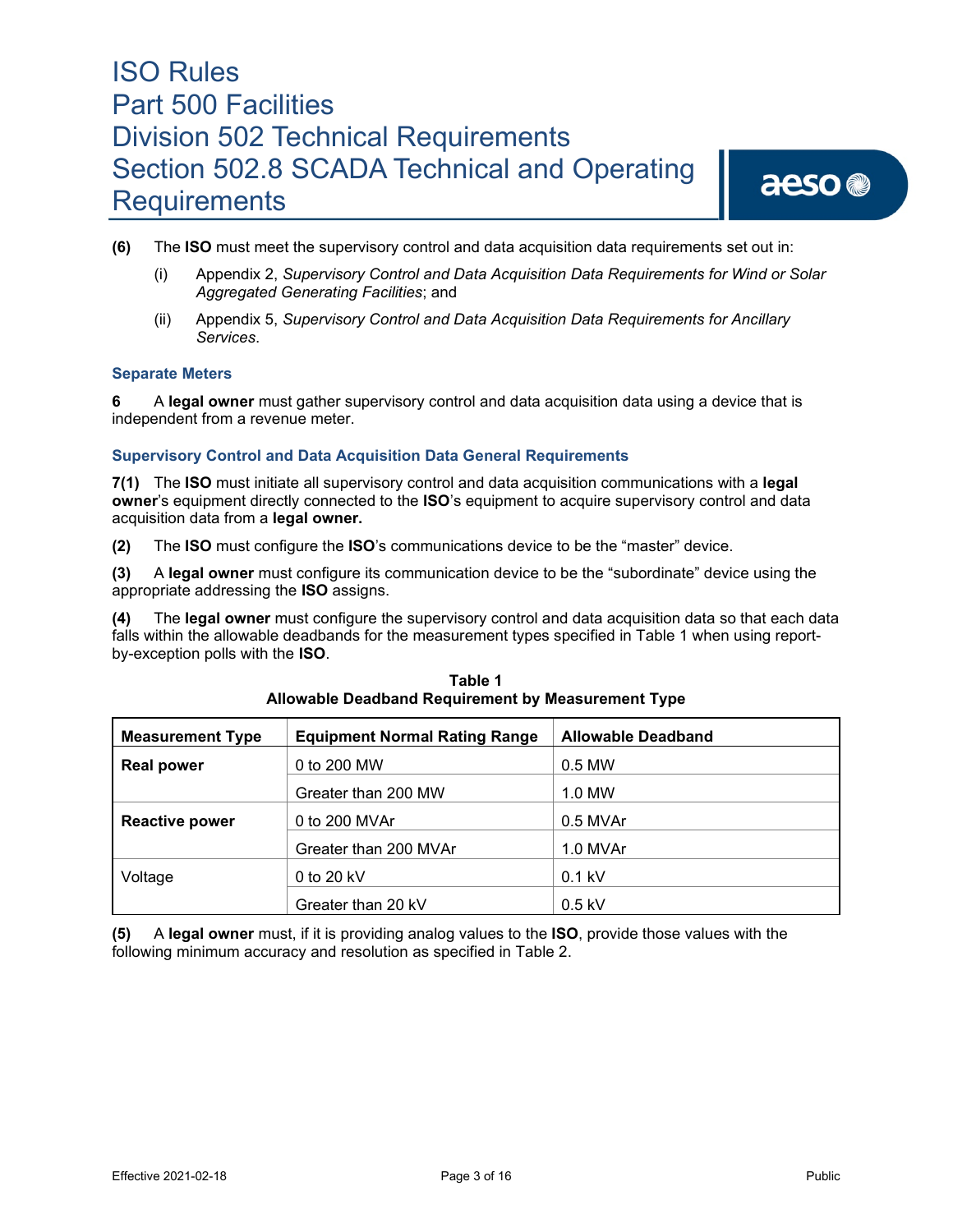# aeso<sup>®</sup>

| <b>Measurement Type</b>                                  | <b>Units</b>     | <b>Accuracy</b>          | <b>Resolution</b>    |
|----------------------------------------------------------|------------------|--------------------------|----------------------|
| All facilities                                           |                  |                          |                      |
| All analog measurements not<br>otherwise specified below |                  | $+/-2\%$ of full scale   | 0.1                  |
| Frequency (between 55 Hz and 65<br>Hz only)              | Hz               | $+/- 0.012$ Hz           | $0.001$ Hz           |
| Transformer tap position                                 | Position         | Integer Value            | 1                    |
| Renewable aggregated generating facilities               |                  |                          |                      |
| Ambient temperature (for solar<br>facilities)            | $^{\circ}C$      | $+/-1$ °C                | $1^{\circ}$ C        |
| Barometric pressure                                      | hPa              | 6 <sub>hPa</sub>         | 1 <sub>hPa</sub>     |
| Global horizontal irradiance<br>(for solar facilities)   | W/m <sup>2</sup> | $+/-25$ W/m <sup>2</sup> | 1 $W/m2$             |
| Potential real power capability                          | <b>MW</b>        | +/-10% of full scale     | 0.1                  |
| Wind direction from true north                           | Degrees          | $+/-5^\circ$             | $1^{\circ}$          |
| <b>Regulating reserve</b>                                |                  |                          |                      |
| <b>Regulating reserve</b><br>measurements                | <b>MW</b>        | 0.25% of Full Scale      | 0.25% of measurement |

| Table 2                                                         |
|-----------------------------------------------------------------|
| <b>Accuracy and Resolution Requirements by Measurement Type</b> |

**(6)** A **legal owner** must ensure that the transducer is scaled such that the maximum, full scale, Table 2 values returned are between 120% and 200% of the **normal rating** of the equipment.

**(7)** The **legal owner** of a **generating unit** that uses a mode of operation of either a synchronous condenser or motor, must ensure that the minimum, full scale, Table 2 values are between 120% and 200% of the lowest operating condition.

**(8)** A **legal owner** must report supervisory control and data acquisition data relating to power flows with the sign convention of positive power flow being out from a bus, except in situations where source measurements are positive polarity.

- **(9)** A **legal owner** must, notwithstanding subsection 7(8), report:
	- (a) **real power** and **reactive power** measurements from a **collector bus** as positive polarity;
	- (b) **reactive power** measurements from a capacitor as positive polarity; and.
	- (c) **reactive power** measurements from a reactor as negative polarity.

**(10)** A **legal owner** must, if installing a global positioning system clock as required in a functional specification, use the coordinated universal time as the base time where the base time is the universal time code minus 7 hours.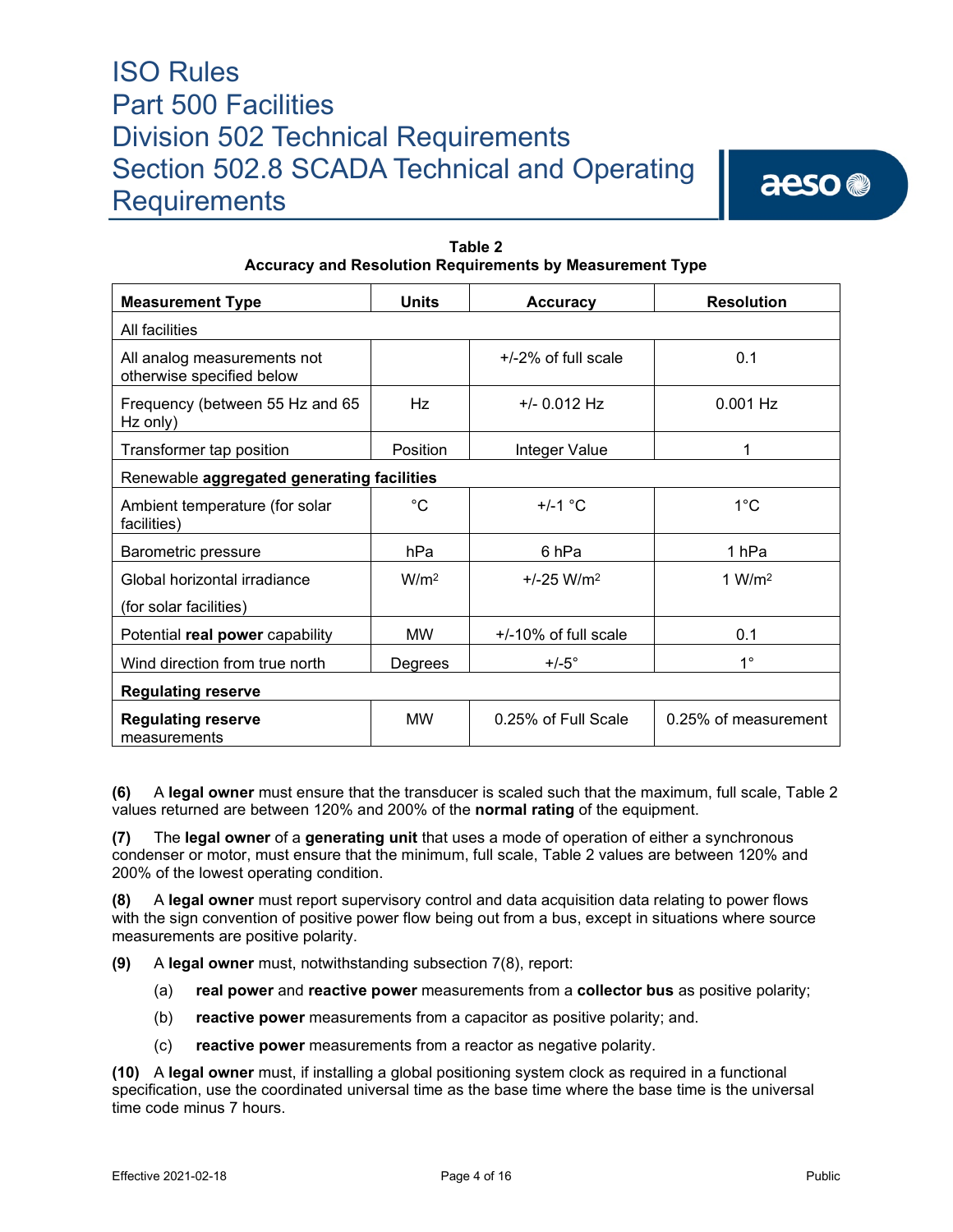# aeso<sup>®</sup>

**(11)** A **legal owner** must ensure that its global positioning system clock functionality provides for a time stamped event accuracy of 1 millisecond and can automatically adjust for seasonal changes to daylight savings time.

### **Supervisory Control and Data Acquisition Communications**

**8(1)** A **legal owner** must implement the communication methods for supervisory control and data acquisition data between its facility and the **ISO** in accordance with Table 3.

#### **Table 3Communication Requirements by Maximum Authorized Real Power for Generating Units, Aggregated Generating Facilities, and Load Facilities**

| <b>Maximum Authorized Real</b><br><b>Power</b>          | Communication<br><b>Method Options</b> | <b>Data Latency</b> | Data<br><b>Availability</b> | <b>Mean Time</b><br>to Repair |
|---------------------------------------------------------|----------------------------------------|---------------------|-----------------------------|-------------------------------|
| less than 50 MW                                         | Internet or<br>Dedicated               | 30 seconds          | 98.0%                       | 48 hours                      |
| greater than or equal to 50 MW,<br>and less than 300 MW | Dedicated                              | 15 seconds          | 98.0%                       | 48 hours                      |
| greater than or equal to 300 MW                         | Dedicated                              | 4 seconds           | 99.8%                       | 48 hours                      |

**(2)** A **legal owner** providing **ancillary services** must implement the communication methods for supervisory control and data acquisition data between its facility and the **ISO** in accordance with Table 4 or Table 3 as applicable.

|                     | <b>Communication Requirements by Ancillary Service Type Provided</b> |                     |     |
|---------------------|----------------------------------------------------------------------|---------------------|-----|
| <b>Service Type</b> | <b>Communication</b>                                                 | Data Latency   Data | Mea |

**Table 4**

| <b>Ancillary Service Type</b>             | Communication<br><b>Method Options</b> | <b>Data Latency</b> | Data<br>Availability | <b>Mean Time</b><br>to Repair |
|-------------------------------------------|----------------------------------------|---------------------|----------------------|-------------------------------|
| <b>Regulating Reserve</b>                 | Dedicated                              | 2 seconds           | 99.8%                | 4 hours                       |
| Regulating reserve for high/low<br>limits | Dedicated                              | 10 seconds          | 99.8%                | 4 hours                       |
| <b>Spinning reserve</b>                   | Dedicated                              | 10 seconds          | 99.8%                | 4 hours                       |

**(3)** A **legal owner** of a **transmission facility** must implement the communication methods for supervisory control and data acquisition data between its facility and the **ISO** in accordance with Table 5.

| Table 5                                                                         |  |
|---------------------------------------------------------------------------------|--|
| Communication Requirements for Transmission Facilities by Bus Operating Voltage |  |

| <b>Bus Operating Voltage</b>                            | Communication<br><b>Method Options</b> | Data Latency | Data<br>Availability | <b>Mean Time</b><br>to Repair |
|---------------------------------------------------------|----------------------------------------|--------------|----------------------|-------------------------------|
| Greater than or equal to 60 kV,<br>and less than 200 kV | Dedicated                              | 30 seconds   | 98.0%                | 48 hours                      |
| greater than or equal to 200 kV                         | Dedicated                              | 15 seconds   | 98.0%                | 48 hours                      |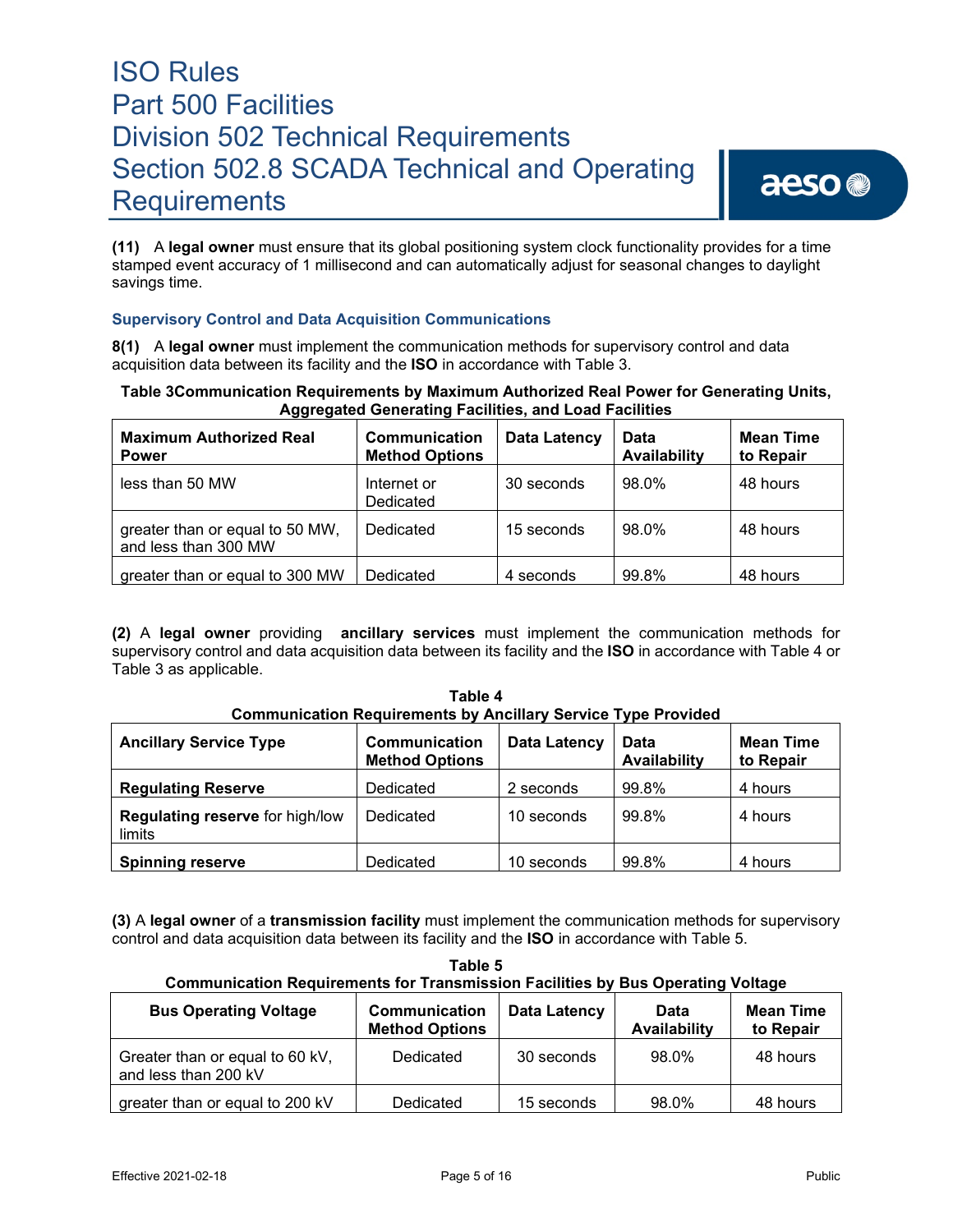# aeso<sup>®</sup>

**(4)** A **legal owner** that has been directed by the **ISO** to participate in a **remedial action scheme** must implement the communication methods for supervisory control and data acquisition data between the **legal owner**'s facility that participates in the **remedial action scheme** and the **ISO** in accordance with Table 6 below.

| Communication Requirements for Remedial Action Scheme Facilities by Bus Operating Voltage |  |
|-------------------------------------------------------------------------------------------|--|

| <b>Bus Operating Voltage</b>                            | Communication<br><b>Method Options</b> | Data Latency | Data<br><b>Availability</b> | <b>Mean Time</b><br>to Repair |
|---------------------------------------------------------|----------------------------------------|--------------|-----------------------------|-------------------------------|
| greater than or equal to 60 kV,<br>and less than 200 kV | Dedicated                              | 30 seconds   | 99.8%                       | 4 hours                       |
| greater than or equal to 200 kV                         | Dedicated                              | 15 seconds   | 99.8%                       | 4 hours                       |

**(5)** A **legal owner** with a **reactive power** resource must implement the communication methods for its **reactive power** resource between its facility and the **ISO** in accordance with Table 7.

|                                                                              | <u>oommuuduvn roganomonio idi roaduvu vuolitoodalood kyliypo</u> |                 |                      |                               |
|------------------------------------------------------------------------------|------------------------------------------------------------------|-----------------|----------------------|-------------------------------|
| <b>Reactive Resource Type</b>                                                | Communication<br><b>Method Options</b>                           | Data<br>Latency | Data<br>Availability | <b>Mean Time to</b><br>Repair |
| Capacitor bank/ reactor                                                      | Dedicated                                                        | 30 seconds      | 98.0%                | 48 hours                      |
| Static VAr compensator,<br>synchronous condenser, or other<br>similar device | Dedicated                                                        | 15 seconds      | 98.0%                | 48 hours                      |

**Table 7 Communication Requirements for Reactive Power Resources by Type** 

**(6)** A **legal owner** must provide and maintain a connectivity point and data communication to both the **ISO**'s primary system **control centre** and the **ISO**'s backup **control centre**.

**(7)** The **ISO** must provide and maintain a connectivity point to the **legal owner**'s facility at both the **ISO**'s primary **control centre** and the **ISO**'s backup **control centre**.

**(8)** The **legal owner** of a **generating unit**, an **aggregated generating facility**, or a load facility must, if it owns a facility with the capability of combined load and generation greater than 1000 MW, provide 2 communication circuits that must connect each of the **ISO**'s primary **control centre** and the **ISO**'s backup **control centre** to each of the **legal owner**'s primary and backup **control centre**.

**(9)** A **legal owner** of a **generating unit**, an **aggregated generating facility**, or a load facility must, when providing **ancillary services**, send supervisory control and data acquisition data to each of the **ISO**'s primary **control centre** and the **ISO**'s backup **control centre**.

**(10)** A **legal owner** must, based on the **ISO**'s generic communication block diagrams and prior to connecting facilities to the **interconnected electric system** or an electric system in the service area of the City of Medicine Hat, indicate to the **ISO** the generic communication block diagram that depicts the communication protocols between the **legal owner**'s facility and the **ISO**'s system **control centre**, with any variations, as appropriate.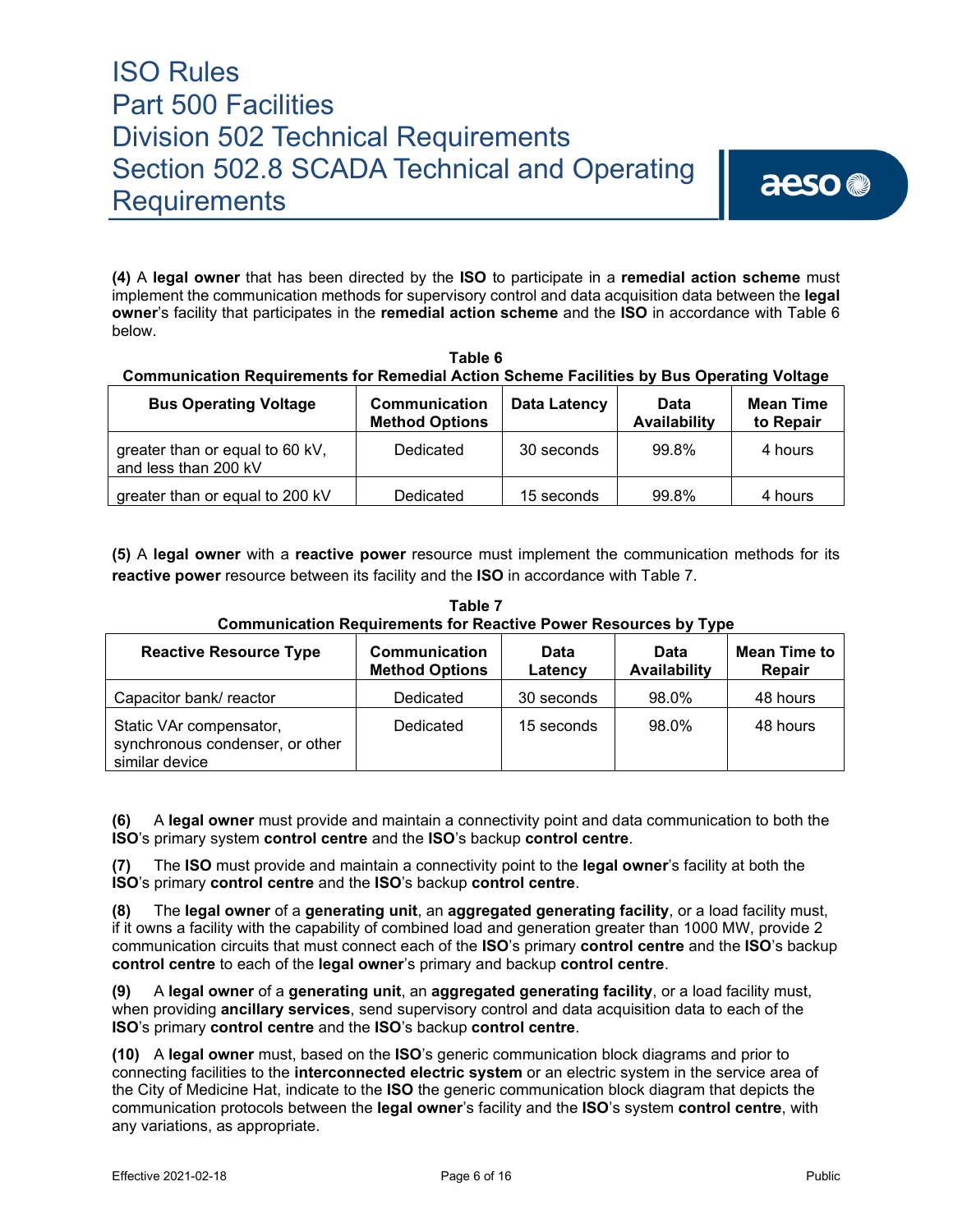# aeso<sup>®</sup>

**(11)** A **legal owner** must, if it changes the communication protocols used between itself and the **ISO**, communicate these changes to the **ISO** in writing 90 **business days** prior to changing the protocols.

#### **Notification of Actual or Suspected Data Unavailability or Data Error**

**9(1)** A **legal owner** must, if supervisory control and data acquisition data becomes, or is suspected of being unavailable or erroneous, notify the **ISO** as soon as practicable after becoming aware of this data unavailability or data error.

**(2)** The **ISO** may, following receipt of the notification pursuant to subsection 9(1), require the **legal owner** to discontinue the provision of **ancillary services**.

**(3)** A **legal owner** must, following or as part of the notification pursuant to subsection 9(1), provide the **ISO** with, as soon as practicable, in writing:

- (a) the cause of any supervisory control and data acquisition data unavailability or data error;
- (b) if there is an equipment failure that relates to subsection  $9(3)(a)$ , a plan that is acceptable to the **ISO** to repair the failed equipment;
- (c) the expected date when the supervisory control and data acquisition data will be restored or repaired; and
- (d) if, following the notification pursuant to subsection 9(1), the **legal owner** determines that there was no actual supervisory control and data acquisition data unavailability or data error, then the **legal owner** must notify the **ISO** of this determination.

**(4)** The **legal owner** must notify the **ISO,** as soon as practicable, in writing of any revisions necessary to the plan and the rationale for the revisions to the plan.

**(5)** The **legal owner** must notify the **ISO** once the supervisory control and data acquisition data is restored or repaired.

#### **Exceptions**

**10** A **legal owner** is not required to comply with the specific supervisory control and data acquisition data submission requirements of this Section 502.8 applicable to a particular device:

- (a) that is being repaired or replaced in accordance with a plan accepted by the **ISO** pursuant to subsection 9; and
- (b) where the **legal owner** is using reasonable efforts to complete such repair or replacement in accordance with that plan.

#### **Appendices**

Appendix 1 – *Supervisory Control and Data Acquisition Data Requirements for Synchronous Generating Units*

Appendix 2 – *Supervisory Control and Data Acquisition Data Requirements for Wind or Solar Aggregated Generating Facilities*

Appendix 3 – *Supervisory Control and Data Acquisition Data Requirements for Industrial Complexes and Load Facilities*

Appendix 4 – *Supervisory Control and Data Acquisition Data Requirements for Transmission Facilities*

Appendix 5 – *Supervisory Control and Data Acquisition Data Requirements for Ancillary Services*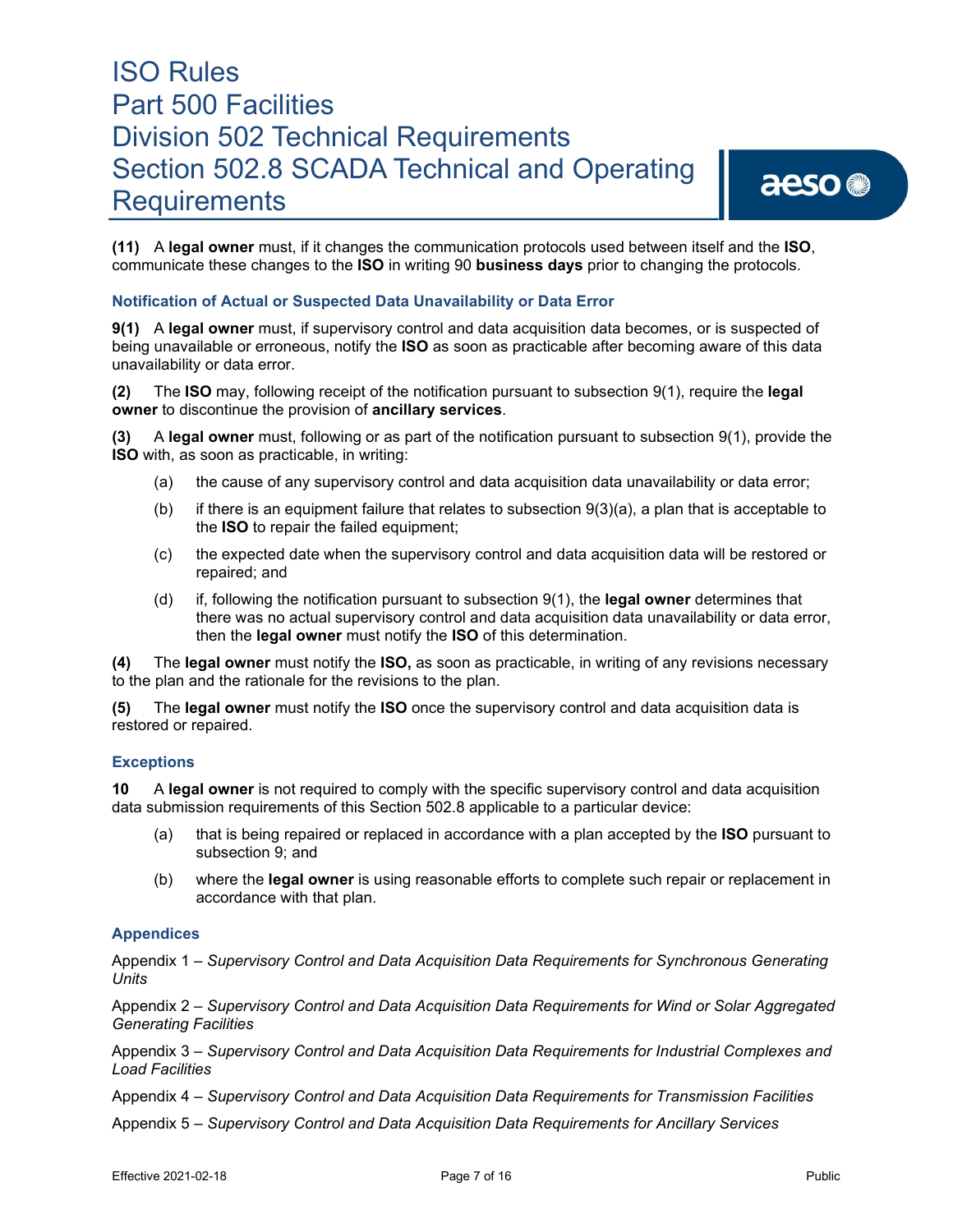# aeso<sup>@</sup>

### **Revision History**

| <b>Date</b> | <b>Description</b>                                                                                                                                                                                                                                                                                                                                                                          |
|-------------|---------------------------------------------------------------------------------------------------------------------------------------------------------------------------------------------------------------------------------------------------------------------------------------------------------------------------------------------------------------------------------------------|
| 2021-02-18  | Administrative amendments to align with ISO drafting principles, fix typographical<br>errors, and remove and consolidate some provisions of Section 502.8 in order to<br>improve clarity, reduce repetition, and reduce overall requirements.                                                                                                                                               |
| 2019-12-11  | Removed duplication with new Section 103.14, Waivers and Variances;<br>standardized functional specifications language; capitalized references to "Section".                                                                                                                                                                                                                                |
| 2018-09-01  | Revised applicability section; clarified which requirements are applicable to<br>synchronous generating units; added requirements for a distribution connected<br>aggregated generating facility; added additional SCADA requirements for wind<br>aggregated generating facilities to Appendix 2; and added SCADA requirements for<br>solar aggregated generating facilities to Appendix 2. |
| 2015-03-27  | Replaced "effective date" with the initial release date in sections 2 and 3; and<br>replaced the word "Effective" in the Revision History to "Date".                                                                                                                                                                                                                                        |
| 2014-12-23  | Appendix 1 amended by combining the two lines concerning generating unit<br>automatic voltage regulation into one line. Appendix 5 amended reflect that the<br>regulating reserve set point signal is sent by ISO every 4 seconds, not every 2<br>seconds. Appendix 5 amended to include the measurement point for load facility<br>when providing spinning reserve.                        |
| 2013-02-28  | Initial release                                                                                                                                                                                                                                                                                                                                                                             |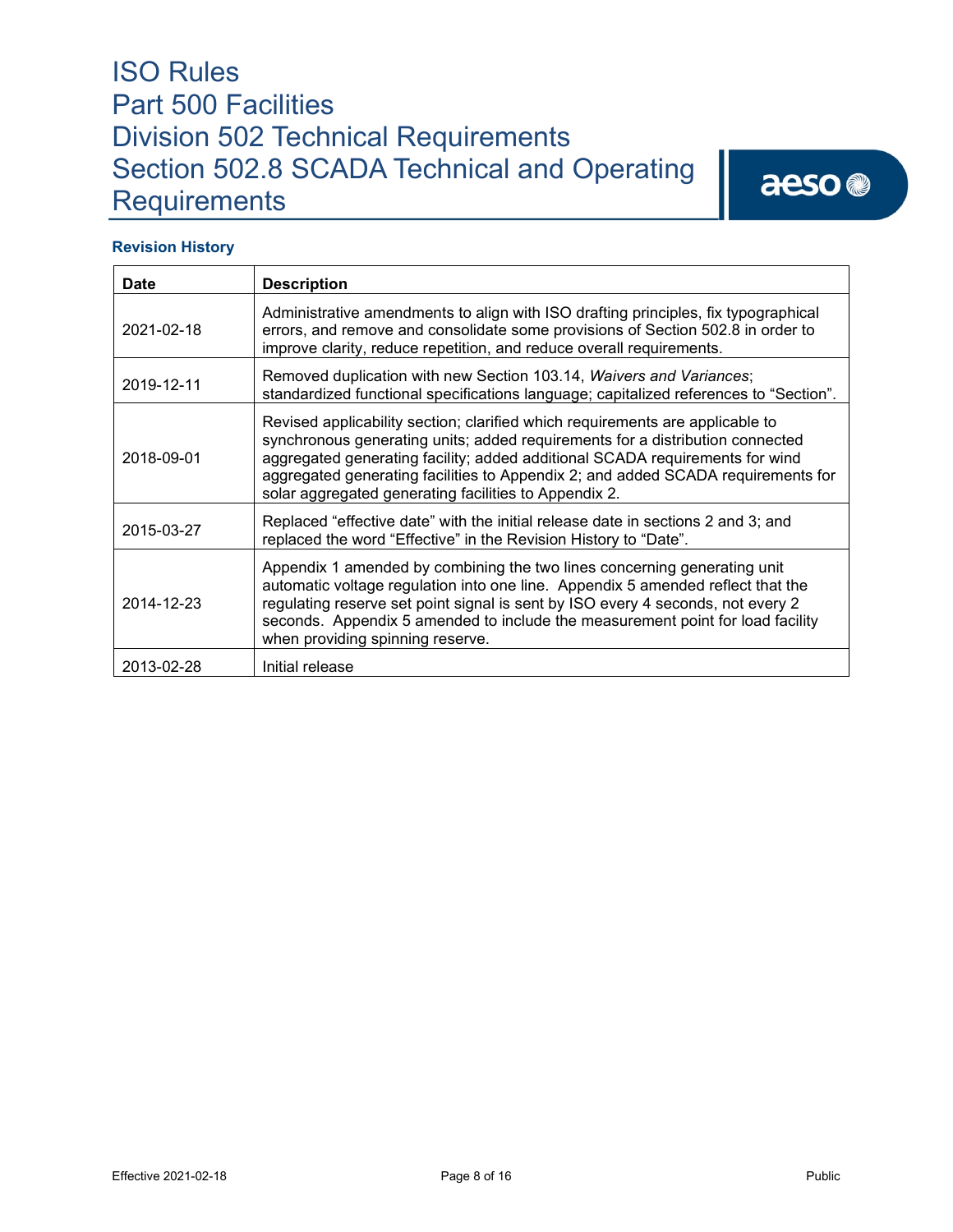aeso<sup>®</sup>

### **Appendix 1 – Supervisory Control and Data Acquisition Data Requirements for Synchronous Generating Units**

| <b>Facility/ Service</b><br><b>Description</b>               | Signal<br><b>Type</b>                          | <b>Description</b>                                                                                                                                                                                                                                 | Unit                |             |  |  |  |
|--------------------------------------------------------------|------------------------------------------------|----------------------------------------------------------------------------------------------------------------------------------------------------------------------------------------------------------------------------------------------------|---------------------|-------------|--|--|--|
|                                                              | Legal owner data acquisition data requirements |                                                                                                                                                                                                                                                    |                     |             |  |  |  |
| For each power<br>plant                                      | Status                                         | Communications failure alarm from remote terminal unit acting as a data<br>concentrator for one or more generating unit to a transmission facility<br>control centre, if applicable                                                                | $0 = Normal$        | $1 =$ Alarm |  |  |  |
|                                                              |                                                | Communications failure indication between an intelligent electronic device and<br>any remote terminal unit acting as a data concentrator                                                                                                           | $0 = \text{Normal}$ | $1 =$ Alarm |  |  |  |
|                                                              |                                                | Gross real power as measured at the stator winding terminal                                                                                                                                                                                        | <b>MW</b>           |             |  |  |  |
|                                                              |                                                | Gross reactive power as measured at the stator winding terminal                                                                                                                                                                                    | <b>MVAr</b>         |             |  |  |  |
|                                                              |                                                | <b>Generating unit</b> voltage at the generator stator winding terminal or equivalent<br>bus voltage                                                                                                                                               | kV                  |             |  |  |  |
|                                                              |                                                | Unit frequency as measured at the stator winding terminal or equivalent bus<br>frequency                                                                                                                                                           | Hz                  |             |  |  |  |
|                                                              |                                                | Net real power as measured on the high side terminal of the transmission<br>system step up transformer                                                                                                                                             | <b>MW</b>           |             |  |  |  |
|                                                              | Analog                                         | Net real power of summated generation of a facility with multiple generating<br>units offering as a single market participant                                                                                                                      | <b>MW</b>           |             |  |  |  |
|                                                              |                                                | Net reactive power as measured on the high side terminal of the<br>transmission system step up transformer                                                                                                                                         | <b>MVAr</b>         |             |  |  |  |
|                                                              |                                                | Net reactive power of summated generation of a facility with multiple<br>generating units offering as a single market participant                                                                                                                  | <b>MVAr</b>         |             |  |  |  |
| For each<br>synchronous                                      |                                                | Unit service load measured on the high side of the unit service transformer if<br>the capacity is greater than 0.5 MW                                                                                                                              | <b>MW</b>           |             |  |  |  |
| generating unit<br>directly connected to<br>the transmission |                                                | Unit service load measured on the high side of the unit service transformer if<br>the capacity is greater than 0.5 MW                                                                                                                              | <b>MVAr</b>         |             |  |  |  |
| system or<br>transmission<br>facilities in the               |                                                | Station service load real power if the capacity is greater than 0.5 MW, or if the<br>station service load is for multiple units then the combined load for those units,<br>measured on the high side of the station service transformer            | <b>MW</b>           |             |  |  |  |
| service area of<br>Medicine Hat.                             |                                                | Station service load <b>reactive power</b> if the capacity is greater than 0.5 MW, or<br>if the station service load is for multiple units then the combined load for those<br>units, measured on the high side of the station service transformer | <b>MVAr</b>         |             |  |  |  |
|                                                              |                                                | Excitation system real power if the capacity is greater than 0.5 MW,<br>measured on the high side of the excitation system transformer                                                                                                             | <b>MW</b>           |             |  |  |  |
|                                                              |                                                | Excitation system <b>reactive power</b> if the capacity is greater than 0.5 MW,<br>measured on the high side of the excitation system transformer                                                                                                  | <b>MVAr</b>         |             |  |  |  |
|                                                              |                                                | Voltage at the point of connection to the transmission system                                                                                                                                                                                      | kV                  |             |  |  |  |
|                                                              |                                                | Automatic voltage regulation setpoint                                                                                                                                                                                                              | kV                  |             |  |  |  |
|                                                              |                                                | Transmission system step-up transformer tap position if the step up<br>transformer has a load tap changer                                                                                                                                          | Tap position        |             |  |  |  |
|                                                              |                                                | Ambient temperature if the generating unit is a gas turbine generating unit<br>(range of -50 $\mathrm{^0C}$ and +50 $\mathrm{^0C}$ )                                                                                                               | ${}^{0}C$           |             |  |  |  |
|                                                              | Status                                         | Breaker, circuit switchers, motor operated switches, or other devices that can<br>remotely or automatically control the connection to the <b>interconnected</b><br>electric system; and does not include manually operated air breaks.             | $0 =$ Open          | 1= Closed   |  |  |  |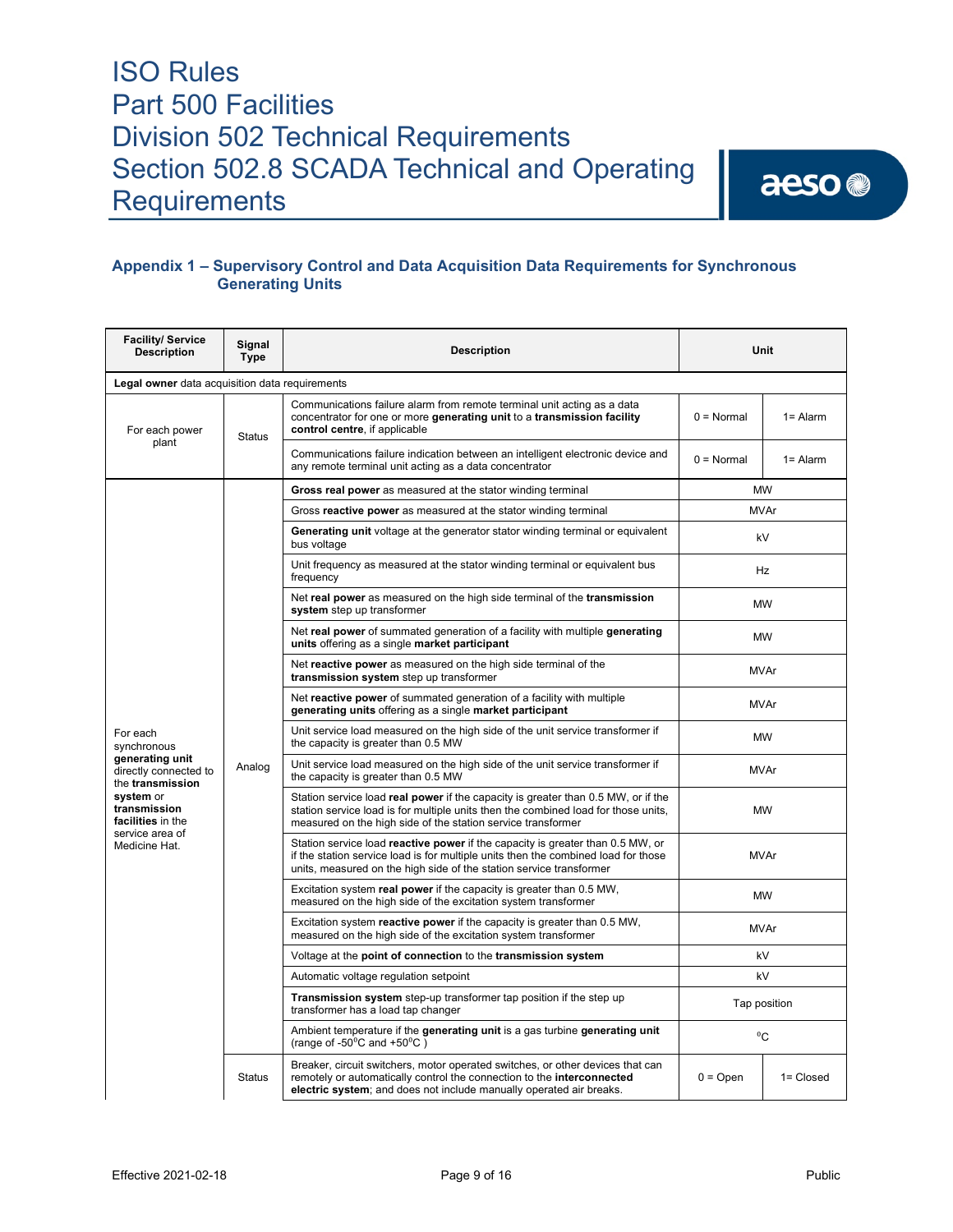# aeso<sup>®</sup>

|                                                                                                                                                                                                                             |               | Transmission system step up transformer voltage regulator if the<br>transmission system step up transformer has a load tap changer                                                                               | $0 =$ Manual        | $1 =$ Auto   |
|-----------------------------------------------------------------------------------------------------------------------------------------------------------------------------------------------------------------------------|---------------|------------------------------------------------------------------------------------------------------------------------------------------------------------------------------------------------------------------|---------------------|--------------|
|                                                                                                                                                                                                                             |               | Generating unit power system stabilizer status                                                                                                                                                                   | $0 = \text{Off}$    | $1 = On$     |
|                                                                                                                                                                                                                             |               | Generating unit automatic voltage regulation in service and controlling<br>voltage                                                                                                                               | $0 = \text{Off}$    | $1 = On$     |
|                                                                                                                                                                                                                             |               | Remedial action scheme armed status, if applicable                                                                                                                                                               | $0 = Disarmed$      | $1 =$ Armed  |
|                                                                                                                                                                                                                             |               | <b>Remedial action scheme</b> operated status on communications failure, if<br>applicable                                                                                                                        | $0 = Normal$        | $1 =$ Alarm  |
|                                                                                                                                                                                                                             |               | Remedial action scheme operated status on runback, if applicable                                                                                                                                                 | $0 = Normal$        | $1 =$ Alarm  |
|                                                                                                                                                                                                                             |               | <b>Remedial action scheme</b> operated status on trip, if applicable                                                                                                                                             | $0 = \text{Normal}$ | $1 =$ Alarm  |
| For each distribution                                                                                                                                                                                                       | Analog        | Gross real power as measured at the stator winding terminal                                                                                                                                                      | <b>MW</b>           |              |
| connected facility<br>including distributed                                                                                                                                                                                 |               | Gross reactive power as measured at the stator winding terminal                                                                                                                                                  | <b>MVAr</b>         |              |
| connected in the<br>service area of the<br>City of Medicine Hat.                                                                                                                                                            |               | <b>Generating unit</b> voltage at the generator stator winding terminal or equivalent<br>bus voltage                                                                                                             | kV                  |              |
| synchronous<br>generating unit, or<br>aggregated<br>generating<br>facilities consisting<br>of synchronous<br>generating units,<br>where the gross<br>real power<br>capability is greater<br>than or equal to 5<br><b>MW</b> | <b>Status</b> | Breaker, circuit switchers, motor operated air brakes, or other devices that can<br>remotely control the connection to the interconnected electric system; and<br>does not include manually operated air breaks. | $0 = Open$          | $1 = Closed$ |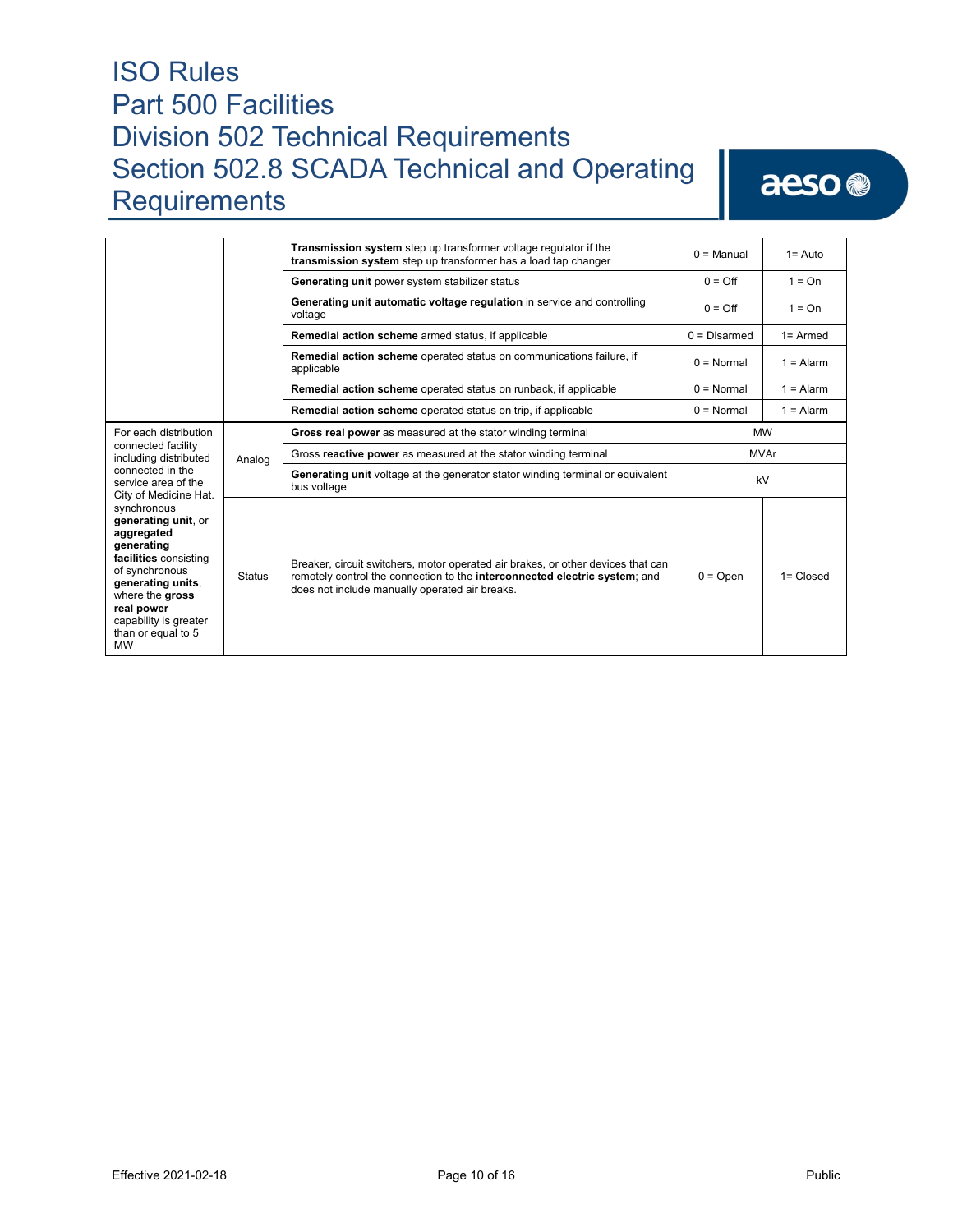aeso<sup>®</sup>

### **Appendix 2 – Supervisory Control and Data Acquisition Data Requirements for Wind or Solar Aggregated Generating Facilities**

| <b>Facility /</b><br><b>Service</b><br><b>Description</b>                             | Signal<br><b>Type</b> | <b>Description</b>                                                                                                                                                                                                                                               |                  | <b>Unit</b>      |  |  |
|---------------------------------------------------------------------------------------|-----------------------|------------------------------------------------------------------------------------------------------------------------------------------------------------------------------------------------------------------------------------------------------------------|------------------|------------------|--|--|
| <b>Legal owner</b> data acquisition data requirements                                 |                       |                                                                                                                                                                                                                                                                  |                  |                  |  |  |
|                                                                                       |                       | <b>Real power</b> of each collector system feeder                                                                                                                                                                                                                |                  | <b>MW</b>        |  |  |
|                                                                                       |                       | <b>Reactive power</b> of each collector system feeder                                                                                                                                                                                                            |                  | MVAr             |  |  |
|                                                                                       |                       | Voltage for each collector bus                                                                                                                                                                                                                                   | kV               |                  |  |  |
|                                                                                       |                       | <b>Real power</b> of station service greater than 0.5 MW                                                                                                                                                                                                         | MW               |                  |  |  |
|                                                                                       |                       | <b>Reactive power</b> of station service greater than 0.5 MW                                                                                                                                                                                                     | <b>MVAr</b>      |                  |  |  |
|                                                                                       |                       | <b>Reactive power of each reactive power resource (other than generating units)</b>                                                                                                                                                                              | <b>MVAr</b>      |                  |  |  |
|                                                                                       |                       | Real power at the low side of transmission system step up transformer                                                                                                                                                                                            |                  | <b>MW</b>        |  |  |
|                                                                                       |                       | <b>Reactive power</b> at the low side of <b>transmission system</b> step up transformer                                                                                                                                                                          | <b>MVAr</b>      |                  |  |  |
| For each wind<br>or solar                                                             |                       | <b>Transmission system</b> step-up transformer tap position if the step up transformer<br>has a load tap changer                                                                                                                                                 |                  | Tap position     |  |  |
| aggregated<br>generating                                                              |                       | Net real power at the point of connection                                                                                                                                                                                                                        | <b>MW</b>        |                  |  |  |
| facility directly                                                                     |                       | Net reactive power at the point of connection                                                                                                                                                                                                                    | <b>MVAr</b>      |                  |  |  |
| connected to<br>the                                                                   |                       | Frequency at the point of connection                                                                                                                                                                                                                             | Hz               |                  |  |  |
| transmission<br>system or                                                             |                       | Voltage at the <b>point of connection</b>                                                                                                                                                                                                                        | kV               |                  |  |  |
| transmission                                                                          | Analog                | Voltage regulation system setpoint                                                                                                                                                                                                                               | kV               |                  |  |  |
| facilities in the<br>service area of<br>the City of<br>Medicine Hat,<br>and where the |                       | Potential real power capability, where potential real power capability is the real<br>power that would have been produced at the point of connection without<br>aggregated generating facilities curtailment and based on real time<br>meteorological conditions | <b>MW</b>        |                  |  |  |
| gross real<br>power<br>capability is                                                  |                       | <b>Real power limit used in the power limiting control system at the aggregated</b><br>generating facilities                                                                                                                                                     |                  | <b>MW</b>        |  |  |
| greater than or<br>equal to 5 MW.                                                     |                       | Wind speed at hub height as collected at the meteorological tower, (for wind<br>facilities)                                                                                                                                                                      | m/s              |                  |  |  |
|                                                                                       |                       | Wind direction from the true north as collected at the meteorological tower, (for<br>wind facilities)                                                                                                                                                            |                  | Degrees          |  |  |
|                                                                                       |                       | Barometric pressure (for wind facilities)                                                                                                                                                                                                                        |                  | hPa              |  |  |
|                                                                                       |                       | Ambient temperature (for wind facilities)                                                                                                                                                                                                                        |                  | °C               |  |  |
|                                                                                       |                       | Wind Speed at between 2 to 10 m above ground (for solar facilities)                                                                                                                                                                                              | m/s              |                  |  |  |
|                                                                                       |                       | Wind direction from the true north at between 2 to 10 m above ground (for solar<br>facilities)                                                                                                                                                                   |                  | Degrees          |  |  |
|                                                                                       |                       | Ambient Temperature (for solar facilities)                                                                                                                                                                                                                       |                  | $^0C$            |  |  |
|                                                                                       |                       | Global Horizontal Irradiance (for solar facilities)                                                                                                                                                                                                              |                  | W/m <sup>2</sup> |  |  |
|                                                                                       |                       | Communications failure alarm from remote terminal unit acting as a data<br>concentrator for one or more generating units to the control centre of a<br>transmission facility, if applicable                                                                      | $0 = Normal$     | 1= Alarm         |  |  |
|                                                                                       | <b>Status</b>         | Communications failure indication between an intelligent electronic device and<br>any remote terminal unit acting as a data concentrator                                                                                                                         | $0 = Normal$     | $1 =$ Alarm      |  |  |
|                                                                                       |                       | Each collector system feeder breaker                                                                                                                                                                                                                             | $0 =$ Open       | $1 = Closed$     |  |  |
|                                                                                       |                       | Each reactive power resource feeder breaker                                                                                                                                                                                                                      | $0 = Open$       | $1 = Closed$     |  |  |
|                                                                                       |                       | Power limiting control system                                                                                                                                                                                                                                    | $0 = \text{Off}$ | $1 = On$         |  |  |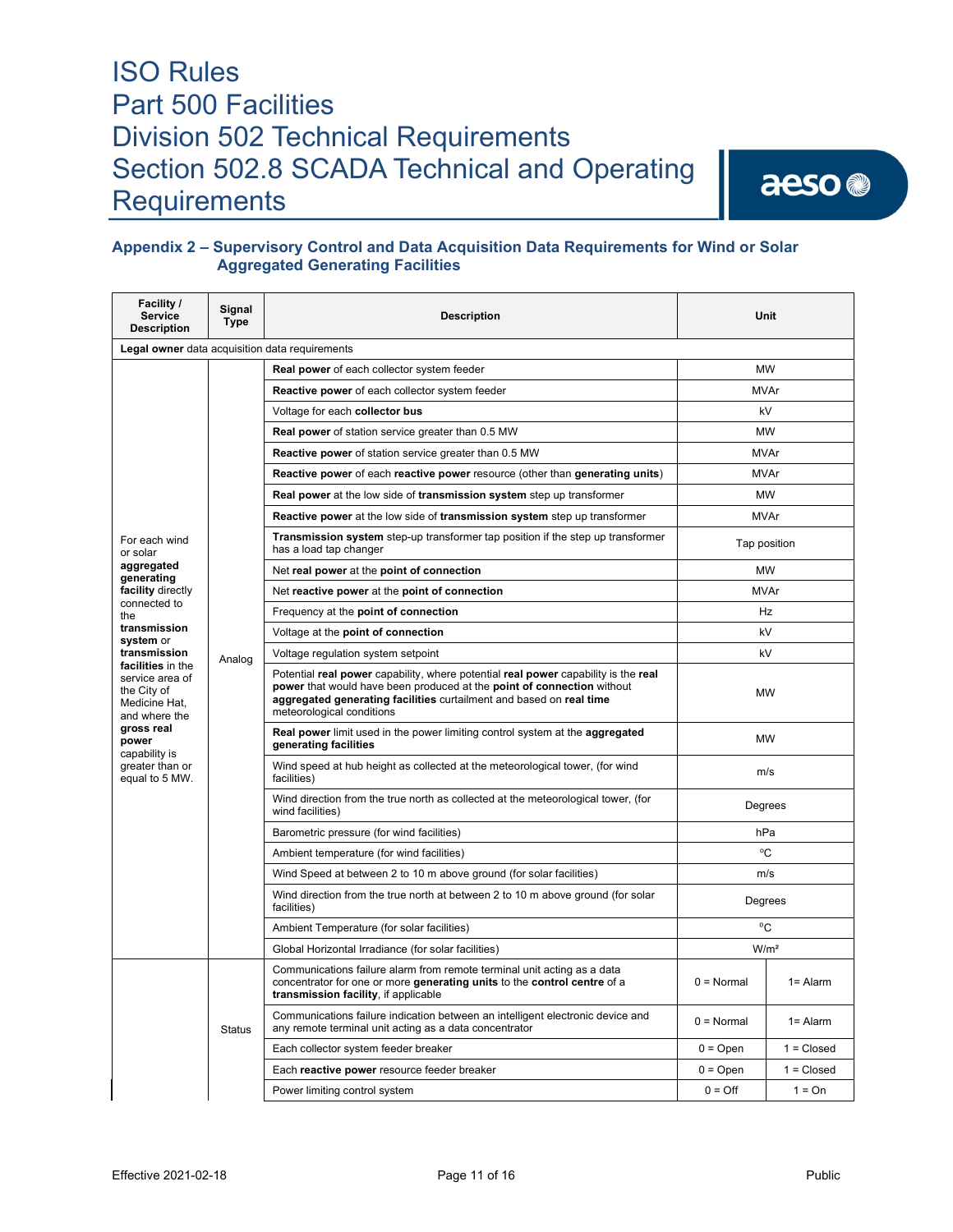aeso<sup>®</sup>

| <b>Facility /</b><br><b>Service</b><br>Description                                                                                                                                                                                                                                                  | Signal<br><b>Type</b> | <b>Description</b>                                                                                                                                                                                                                                                | Unit                                            |                 |
|-----------------------------------------------------------------------------------------------------------------------------------------------------------------------------------------------------------------------------------------------------------------------------------------------------|-----------------------|-------------------------------------------------------------------------------------------------------------------------------------------------------------------------------------------------------------------------------------------------------------------|-------------------------------------------------|-----------------|
|                                                                                                                                                                                                                                                                                                     |                       | Voltage regulation system status                                                                                                                                                                                                                                  | $0 =$ Manual                                    | $1 =$ Automatic |
|                                                                                                                                                                                                                                                                                                     |                       | Breaker, circuit switchers, motor operated switches, or other devices that can<br>remotely or automatically control the connection to the interconnected electric<br>system; and does not include manually operated air breaks.                                   | $0 =$ Open                                      | $1 = Closed$    |
|                                                                                                                                                                                                                                                                                                     |                       | Generating unit step up transformer voltage regulator if the transmission<br>system step up transformer has a load tap changer                                                                                                                                    | $0 =$ Manual                                    | $1 =$ Automatic |
|                                                                                                                                                                                                                                                                                                     |                       | <b>Remedial action scheme</b> armed status, if applicable                                                                                                                                                                                                         | $0 = Disarmed$                                  | $1 =$ Armed     |
|                                                                                                                                                                                                                                                                                                     |                       | <b>Remedial action scheme</b> operated status on communications failure, if<br>applicable                                                                                                                                                                         | $0 = Normal$                                    | $1 =$ Alarm     |
|                                                                                                                                                                                                                                                                                                     |                       | <b>Remedial action scheme</b> operated status on runback, if applicable                                                                                                                                                                                           | $0 = Normal$                                    | $1 =$ Alarm     |
|                                                                                                                                                                                                                                                                                                     |                       | <b>Remedial action scheme</b> operated status on trip, if applicable                                                                                                                                                                                              | $0 = \text{Normal}$                             | $1 =$ Alarm     |
| <b>ISO</b> supervisory control data requirements                                                                                                                                                                                                                                                    |                       |                                                                                                                                                                                                                                                                   |                                                 |                 |
| For each wind                                                                                                                                                                                                                                                                                       |                       | <b>Facility limit</b>                                                                                                                                                                                                                                             | <b>MW</b>                                       |                 |
| or solar<br>aggregated<br>generating<br>facility directly<br>connected to<br>the<br>transmission<br>system or<br>transmission<br>facilities in the<br>service area of<br>the City of<br>Medicine Hat.<br>and where the<br>gross real<br>power<br>capability is<br>greater than or<br>equal to 5 MW. | Analog                | Reason for facility limit                                                                                                                                                                                                                                         | $1 =$ Transmission.<br>$2=$ Ramp, $3=$ No limit |                 |
|                                                                                                                                                                                                                                                                                                     |                       | Legal owner data acquisition data requirements                                                                                                                                                                                                                    |                                                 |                 |
|                                                                                                                                                                                                                                                                                                     |                       | Gross real power as measured at the collector bus                                                                                                                                                                                                                 |                                                 | <b>MW</b>       |
| For each wind                                                                                                                                                                                                                                                                                       |                       | Gross reactive power as measured at the collector bus                                                                                                                                                                                                             |                                                 | <b>MVAr</b>     |
| or solar<br>aggregated                                                                                                                                                                                                                                                                              |                       | Generating unit voltage at the collector bus                                                                                                                                                                                                                      |                                                 | kV              |
| generating                                                                                                                                                                                                                                                                                          |                       | Net real power at the point of connection                                                                                                                                                                                                                         | MW                                              |                 |
| facility, where<br>the gross real                                                                                                                                                                                                                                                                   |                       | Net reactive power at the point of connection                                                                                                                                                                                                                     | <b>MVAr</b>                                     |                 |
| power<br>capability is                                                                                                                                                                                                                                                                              |                       | Frequency at the point of connection                                                                                                                                                                                                                              | Hz                                              |                 |
| greater than or<br>equal to 5 MW<br>and is<br>connected to an<br>electric<br>distribution<br>system<br>including<br>distribution<br>facilities in the                                                                                                                                               | Analog                | Potential real power capability, where potential real power capability is the real<br>power that would have been produced at the point of connection without<br>aggregated generating facilities curtailment and based on real time<br>meteorological conditions. |                                                 | MW              |
|                                                                                                                                                                                                                                                                                                     |                       | Real power limit used in the power limiting control system at the aggregated<br>generating facilities                                                                                                                                                             |                                                 | MW              |
|                                                                                                                                                                                                                                                                                                     |                       | Wind speed at hub height as collected at the meteorological tower, (for wind<br>facilities)                                                                                                                                                                       |                                                 | m/s             |
| service area of<br>the City of                                                                                                                                                                                                                                                                      |                       | Wind direction from the true north as collected at the meteorological tower, (for<br>wind facilities)                                                                                                                                                             |                                                 | Degrees         |
| Medicine Hat.                                                                                                                                                                                                                                                                                       |                       | Barometric pressure with precision for instantaneous measurements (for wind<br>facilities)                                                                                                                                                                        |                                                 | HPa             |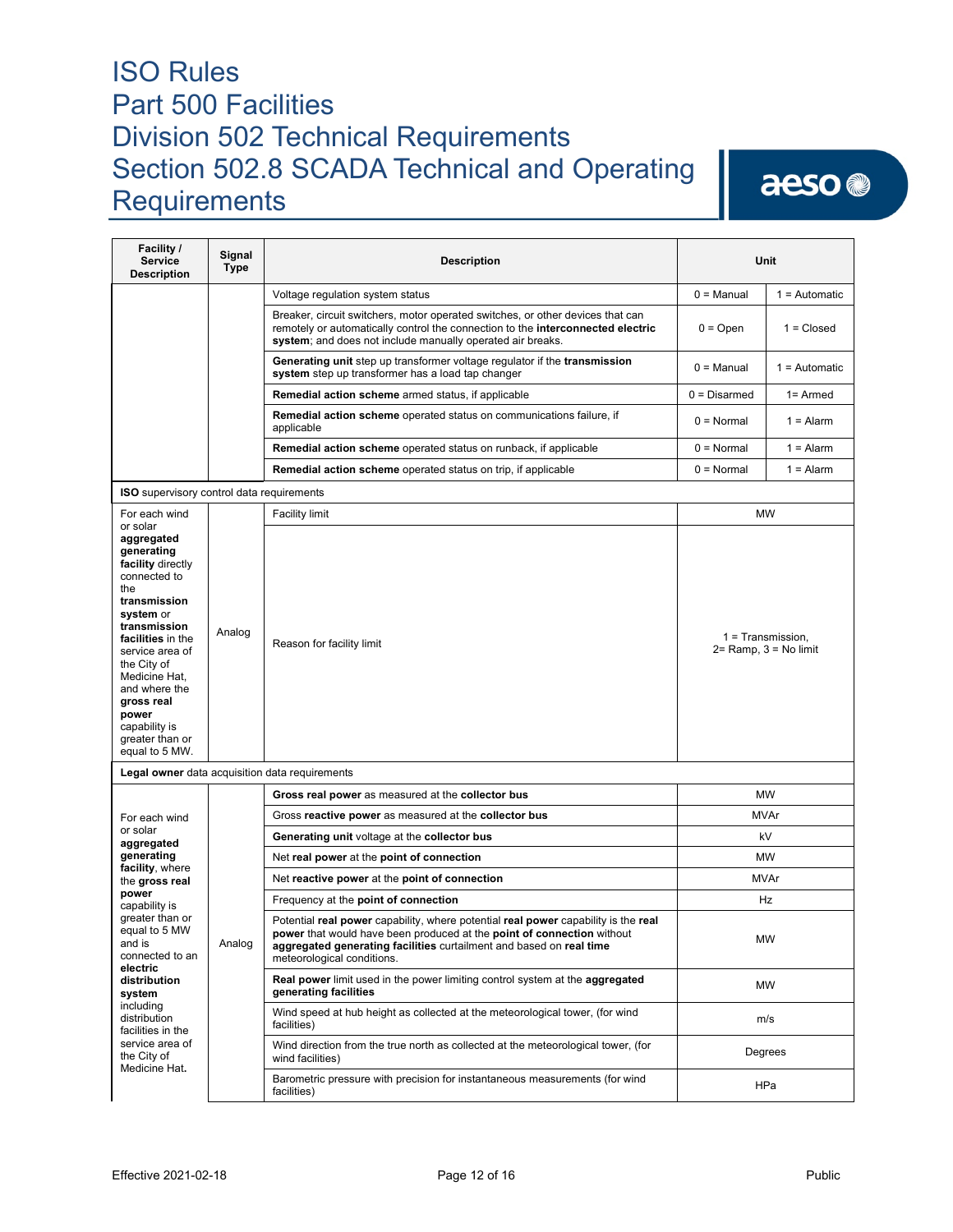aeso<sup>®</sup>

| Facility /<br><b>Service</b><br><b>Description</b>                                                                                                                                                                                                                                                              | Signal<br><b>Type</b> | <b>Description</b>                                                                                                                                                                                                              | Unit       |                                                 |
|-----------------------------------------------------------------------------------------------------------------------------------------------------------------------------------------------------------------------------------------------------------------------------------------------------------------|-----------------------|---------------------------------------------------------------------------------------------------------------------------------------------------------------------------------------------------------------------------------|------------|-------------------------------------------------|
|                                                                                                                                                                                                                                                                                                                 |                       | Ambient temperature (for wind facilities)                                                                                                                                                                                       |            | °C                                              |
|                                                                                                                                                                                                                                                                                                                 |                       | Wind Speed at between 2 and 10 m above ground (for solar facilities)                                                                                                                                                            |            | m/s                                             |
|                                                                                                                                                                                                                                                                                                                 |                       | Wind direction from the true north at between 2 and 10 m above ground (for solar<br>facilities)                                                                                                                                 |            | Degrees                                         |
|                                                                                                                                                                                                                                                                                                                 |                       | Ambient Temperature (for solar facilities)                                                                                                                                                                                      |            | ${}^{0}C$                                       |
|                                                                                                                                                                                                                                                                                                                 |                       | Global Horizontal Irradiance (for solar facilities)                                                                                                                                                                             |            | W/m <sup>2</sup>                                |
|                                                                                                                                                                                                                                                                                                                 | <b>Status</b>         | Breaker, circuit switchers, motor operated switches, or other devices that can<br>remotely or automatically control the connection to the interconnected electric<br>system; and does not include manually operated air breaks. | $0 =$ Open | $1 = Closed$                                    |
| ISO supervisory control data requirements                                                                                                                                                                                                                                                                       |                       |                                                                                                                                                                                                                                 |            |                                                 |
| For each wind                                                                                                                                                                                                                                                                                                   |                       | Facility limit                                                                                                                                                                                                                  |            | <b>MW</b>                                       |
| or solar<br>aggregated<br>generating<br>facility, where<br>the gross real<br>power<br>capability is<br>greater than or<br>equal to 5 MW<br>and is<br>connected to an<br>electric<br>distribution<br>system<br>including<br>distribution<br>facilities in the<br>service area of<br>the City of<br>Medicine Hat. | Analog                | Reason for facility limit                                                                                                                                                                                                       |            | $1 =$ Transmission,<br>$2=$ Ramp, $3=$ No limit |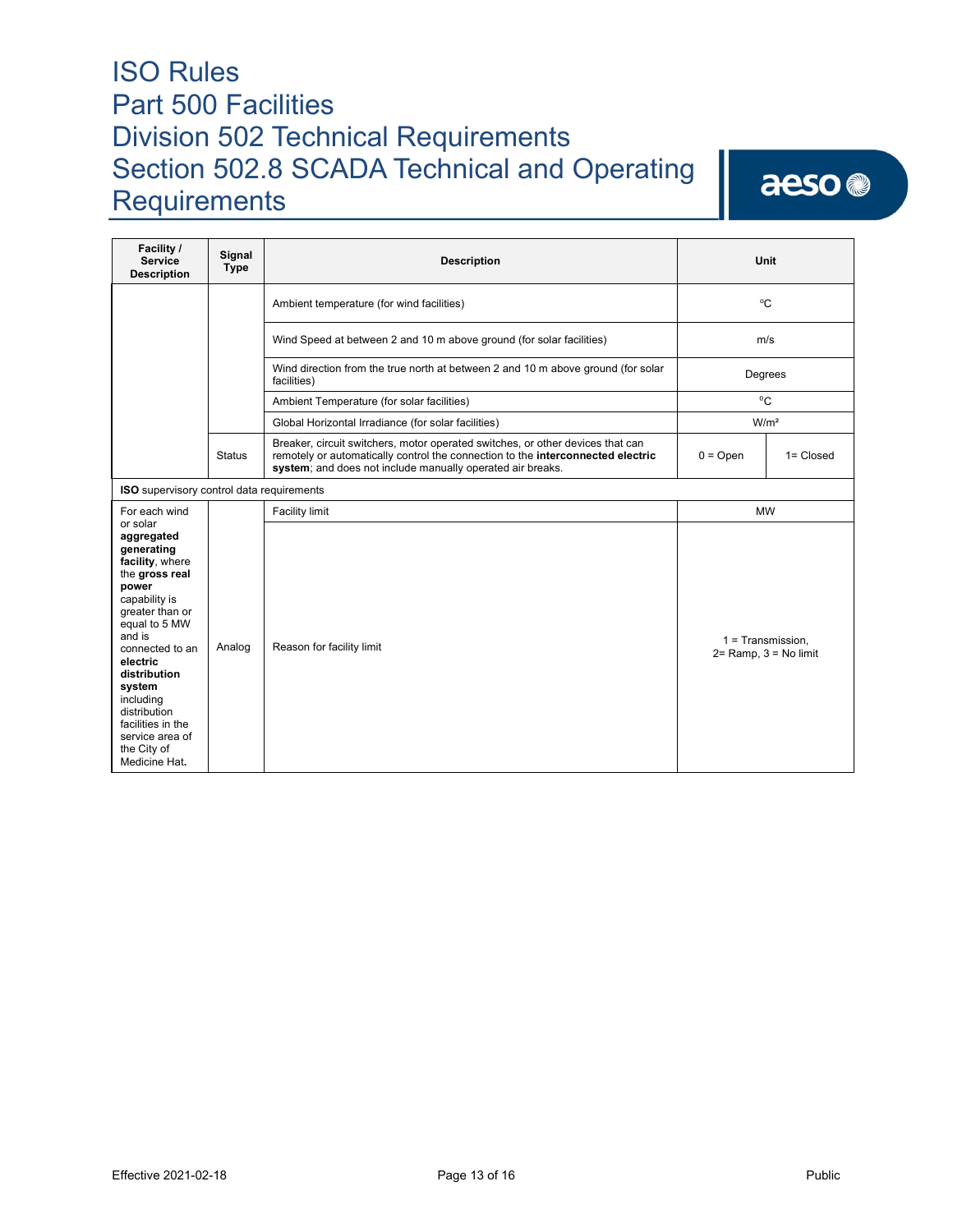aeso<sup>®</sup>

### **Appendix 3 – Supervisory Control and Data Acquisition Data Requirements for Industrial Complexes and Load Facilities**

| Facility /<br><b>Service</b><br><b>Description</b> | Signal<br><b>Type</b> | <b>Description</b>                                                                                                                                                                                                              | Unit           |              |
|----------------------------------------------------|-----------------------|---------------------------------------------------------------------------------------------------------------------------------------------------------------------------------------------------------------------------------|----------------|--------------|
|                                                    |                       | Legal owner data acquisition data requirements                                                                                                                                                                                  |                |              |
| For each facility                                  | <b>Status</b>         | Communications failure alarm from remote terminal unit acting as a data<br>concentrator for one or more generating units to a transmission facility control<br>centre (if applicable)                                           | $0 = Normal$   | $1 =$ Alarm  |
|                                                    |                       | Communications failure indication between an intelligent electronic device and<br>any remote terminal unit acting as a data concentrator                                                                                        | $0 = Normal$   | $1 =$ Alarm  |
|                                                    |                       | Real power at the point of connection                                                                                                                                                                                           | <b>MW</b>      |              |
| For each load                                      | Analog                | Reactive power at the point of connection                                                                                                                                                                                       | <b>MVAr</b>    |              |
| facility or<br>industrial                          |                       | Voltage at the point of connection                                                                                                                                                                                              | kV             |              |
| complex                                            | <b>Status</b>         | Breaker, circuit switchers, motor operated switches, or other devices that can<br>remotely or automatically control the connection to the interconnected electric<br>system; and does not include manually operated air breaks. | $0 = Open$     | $1 = Closed$ |
|                                                    | Analog                | Total remedial action scheme load available                                                                                                                                                                                     | <b>MW</b>      |              |
| A market                                           |                       | Amount of load armed                                                                                                                                                                                                            | <b>MW</b>      |              |
| participant<br>with a remedial                     | <b>Status</b>         | <b>Remedial action scheme</b> circuit breaker, circuit switcher, or other controllable<br>isolating devices                                                                                                                     | $0 =$ Open     | $1 = Closed$ |
| action scheme<br>on its load                       |                       | Arming status of the remedial action scheme                                                                                                                                                                                     | $0 = Disarmed$ | $1 =$ Armed  |
| facility or<br>industrial<br>complex               |                       | <b>Remedial action scheme</b> operated status on communications failure, if<br>applicable                                                                                                                                       | $0 = Normal$   | $1 =$ Alarm  |
|                                                    |                       | Remedial action scheme operated status on runback, if applicable                                                                                                                                                                | $0 = Normal$   | $1 =$ Alarm  |
|                                                    |                       | <b>Remedial action scheme</b> operated status on trip, if applicable                                                                                                                                                            | $0 = Normal$   | $1 =$ Alarm  |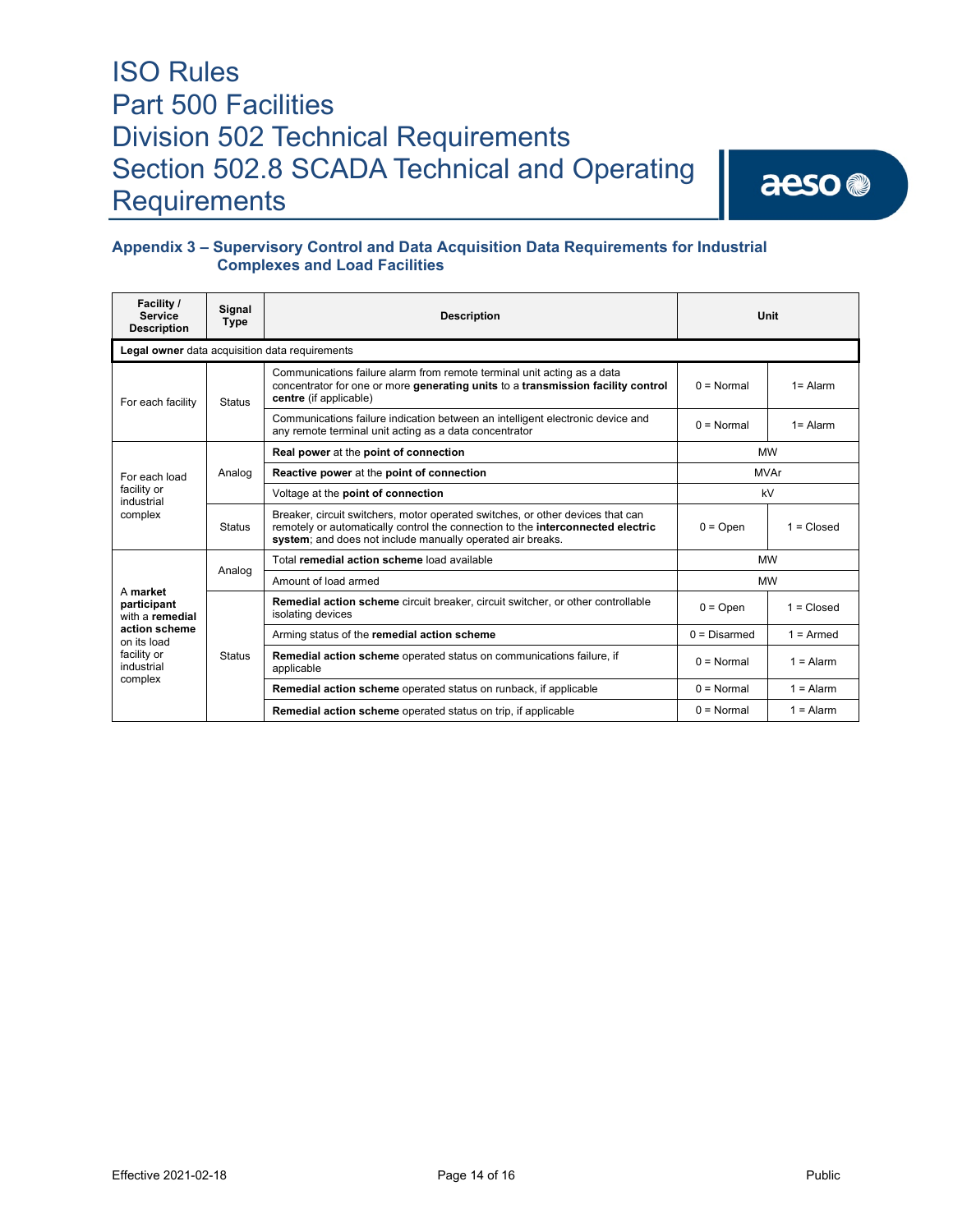aeso<sup>®</sup>

### **Appendix 4 – Supervisory Control and Data Acquisition Data Requirements for Transmission Facilities**

| Facility /<br><b>Service</b><br><b>Description</b>                            | Signal<br><b>Type</b>                                 | <b>Description</b>                                                                                                                                                                   | Unit                |                 |  |  |  |  |
|-------------------------------------------------------------------------------|-------------------------------------------------------|--------------------------------------------------------------------------------------------------------------------------------------------------------------------------------------|---------------------|-----------------|--|--|--|--|
|                                                                               | <b>Legal owner</b> data acquisition data requirements |                                                                                                                                                                                      |                     |                 |  |  |  |  |
| For each                                                                      | <b>Status</b>                                         | Communications failure alarm from remote terminal unit acting as a data concentrator<br>for one or more generating units to a transmission facility control centre, if<br>applicable | $0 = \text{Normal}$ | $1 =$ Alarm     |  |  |  |  |
| substation                                                                    |                                                       | Communications failure indication between an intelligent electronic device and each<br>remote terminal unit acting as a data concentrator                                            | $0 = \text{Normal}$ | $1 =$ Alarm     |  |  |  |  |
|                                                                               | Analog                                                | Bus voltage line-to-line. Ring or split buses require a minimum of two voltage sources                                                                                               | kV                  |                 |  |  |  |  |
| <b>Bus</b>                                                                    | <b>Status</b>                                         | Breakers, circuit switchers, motor operated switches, or other remotely or automatically<br>controllable isolating device status                                                     | $0 = Open$          | $1 = Closed$    |  |  |  |  |
|                                                                               |                                                       | <b>Real power</b> as measured on the high side terminal of the transformer                                                                                                           | <b>MW</b>           |                 |  |  |  |  |
| Transformer                                                                   | Analog                                                | <b>Reactive power</b> as measured on the high side terminal of the transformer                                                                                                       | <b>MVAr</b>         |                 |  |  |  |  |
| winding<br>greater than                                                       |                                                       | Transformer voltage regulation setpoint if the transformer has a load tap changer                                                                                                    | kV                  |                 |  |  |  |  |
| 60 kV                                                                         |                                                       | Transformer tap position if the step up transformer has a load tap changer                                                                                                           | Tap position        |                 |  |  |  |  |
|                                                                               | <b>Status</b>                                         | Load tap changer                                                                                                                                                                     | $0 =$ Manual        | $1 =$ Automatic |  |  |  |  |
|                                                                               |                                                       | Reactive power of switchable reactive power resource - capacitor bank (positive<br>polarity) or reactor (negative polarity)                                                          | <b>MVAr</b>         |                 |  |  |  |  |
|                                                                               | Analog                                                | Reactive power of dynamic reactive power resource - static VAr compensator,<br>synchronous condenser, or other similar device                                                        | <b>MVAr</b>         |                 |  |  |  |  |
| <b>Reactive</b><br>Power                                                      |                                                       | Voltage setpoint of dynamic reactive power resource - static VAr compensator,<br>synchronous condenser, or other similar device                                                      | kV                  |                 |  |  |  |  |
| Resources                                                                     |                                                       | <b>Reactive power</b> resource control device - capacitor bank or reactor                                                                                                            | $0 = \text{Off}$    | $1 = On$        |  |  |  |  |
|                                                                               | <b>Status</b>                                         | <b>Reactive power</b> resource control device – static VAr compensator, synchronous<br>condenser, or other similar device                                                            | $0 = \text{Off}$    | $1 = On$        |  |  |  |  |
|                                                                               |                                                       | Automatic voltage regulation status for dynamic reactive power resource - static VAr<br>compensator, synchronous condenser, or other similar device                                  | $0 = \bigcirc$      | $1 = On$        |  |  |  |  |
|                                                                               | <b>Status</b>                                         | Remedial action scheme circuit breaker, circuit switcher or other controllable isolating<br>devices                                                                                  | $0 = Open$          | $1 = Closed$    |  |  |  |  |
| Remedial                                                                      |                                                       | Remedial action scheme armed status, if applicable                                                                                                                                   | $0 = Disarmed$      | $1 =$ Armed     |  |  |  |  |
| <b>Action</b><br><b>Scheme</b>                                                |                                                       | <b>Remedial action scheme</b> operated status on communications failure, if applicable                                                                                               | $0 = Normal$        | $1 =$ Alarm     |  |  |  |  |
|                                                                               |                                                       | <b>Remedial action scheme</b> operated on equipment overload, if applicable                                                                                                          | $0 = \text{Normal}$ | $1 =$ Alarm     |  |  |  |  |
|                                                                               |                                                       | <b>Remedial action scheme</b> operated status on trip, if applicable                                                                                                                 | $0 = Normal$        | $1 =$ Alarm     |  |  |  |  |
| Transmissio<br>n line where                                                   | Analog<br><b>Status</b>                               | <b>Real power</b>                                                                                                                                                                    | <b>MW</b>           |                 |  |  |  |  |
| the nominal                                                                   |                                                       | <b>Reactive power</b>                                                                                                                                                                | <b>MVAr</b>         |                 |  |  |  |  |
| voltage is<br>greater than<br>or equal to<br>60 kV and<br>less than<br>200 kV |                                                       | Breakers, circuit switchers, motor operated switches, or other remotely or automatically<br>controllable isolating device status                                                     | $0 =$ Open          | $1 = Closed$    |  |  |  |  |
| Transmissio                                                                   | Analog                                                | <b>Real power</b>                                                                                                                                                                    | <b>MW</b>           |                 |  |  |  |  |
| n line where                                                                  |                                                       | <b>Reactive power</b>                                                                                                                                                                | <b>MVAr</b>         |                 |  |  |  |  |
| the nominal<br>voltage is                                                     |                                                       | Line side voltage                                                                                                                                                                    | kV                  |                 |  |  |  |  |
| greater than<br>or equal to<br>200 kV                                         | <b>Status</b>                                         | Breakers, circuit switchers, motor operated switches, or other remotely or automatically<br>controllable isolating device status                                                     | $0 = Open$          | $1 = Closed$    |  |  |  |  |